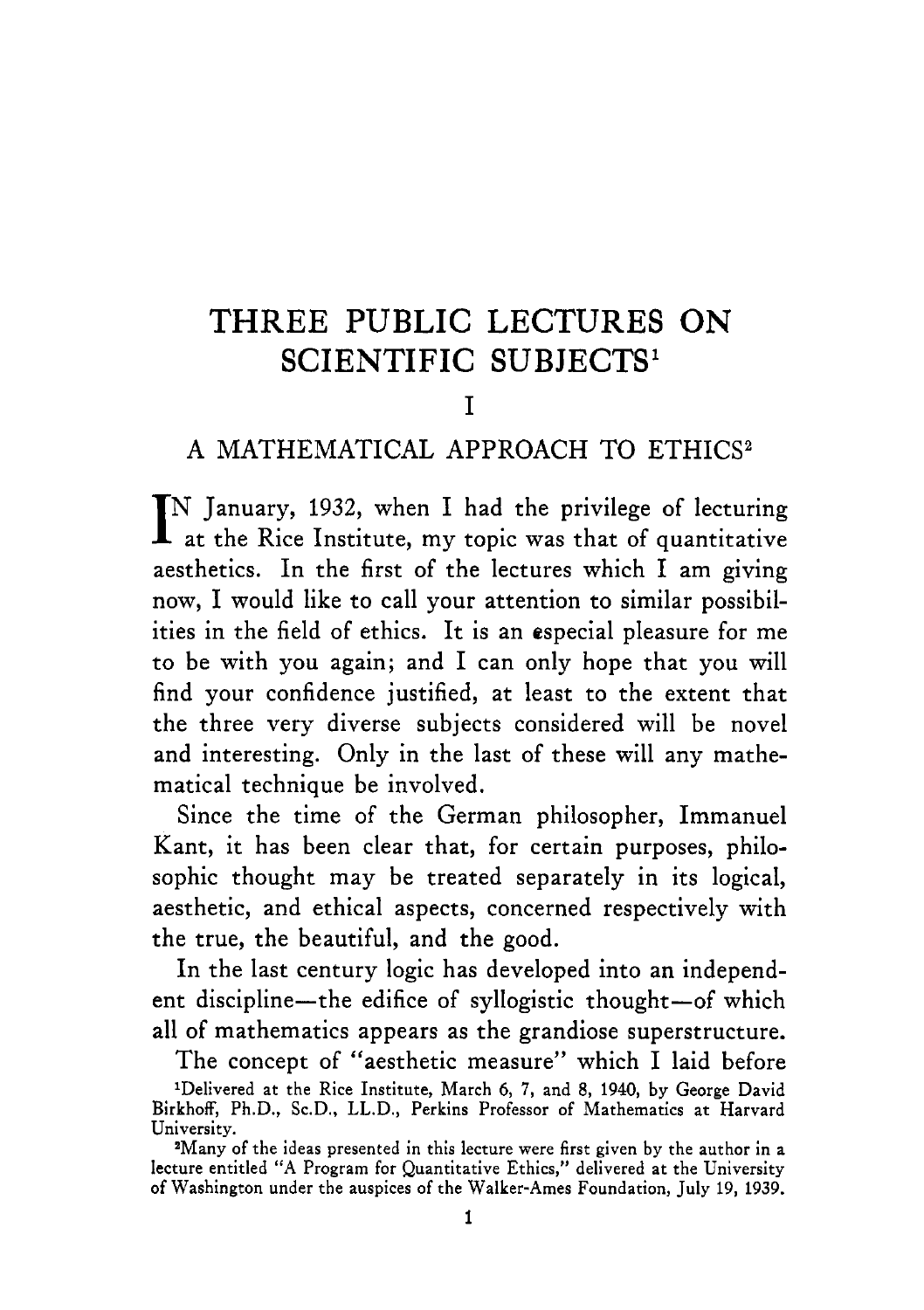you in **19323** made possible a more or less mathematical treatment of aesthetics giving promise of taking the subject of analytical aesthetics out of the domain of philosophic speculation into the region of common sense thought. The question thus presents itself almost irresistibly to the mind: Is not a similar treatment of analytic ethics possible? My aim here is to show that such a program seems to be feasible.

To most mathematicians the tendency towards increasing mathematization in these three fundamental aspects of philosophic thought-logic, aesthetics, and ethics-is only what was to be expected; for they are likely to agree with the dictum of the great French philosopher and mathematician, Ren6 Descartes, *omnia apud me mathernatica jiunt*with me everything turns into mathematics!

Even in early Greek times the philosopher Pythagoras tried to bring mathematical order into the ethical field by asserting that justice is represented by a square number. This must be looked upon as a mystical conjecture of real importance for ethics. Similarly Plato and Aristotle were always desirous of showing the close relationship of the good and the beautiful, if not their essential identity; and they regarded the beautiful as characterized by unity in variety. Thus, there has always been observable in ethics, as well as in aesthetics, a tendency towards quantitative formulation. The supreme goal of the *Jummum bonum* or highest good, adopted by the Greeks, is suggestive of this; and the modern utilitarian principle of "the greatest good of the greatest number" reveals still more clearly the same tendency.

**A** very interesting analogy between aesthetics and ethics is the following. Individuals of so-called artistic tempera-

<sup>\*</sup>See my lectures, **"A** Mathematical Theory of Aesthetics and its Application to Poetry and Music," delivered at the Rice Institute in January, 1932, published in the *Rice Institute Pamphlet,* Vol. XIX, No. 3, July, 1932; and also my **book,**  *Aesthetic Measure* (Cambridge: Harvard University Press, 1933).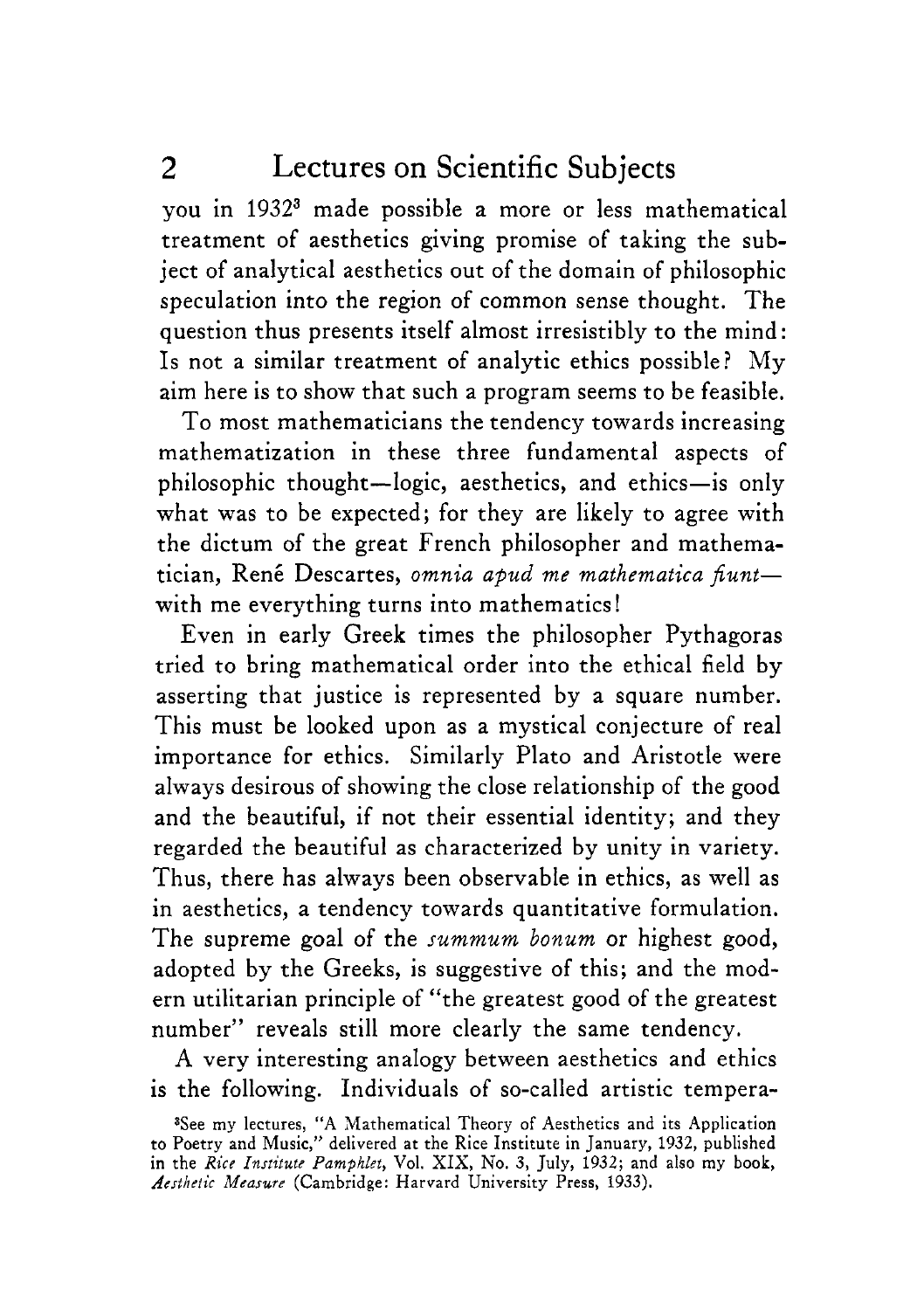ment often look upon their personal experiences as a succession of aesthetic adventures from which they try to extract the greatest possible enjoyment. Similarly, persons of predominantly moralistic type strive for a maximum of moral satisfaction by making in their daily lives such ethical decisions as will best promote the material and spiritual well-being of their fellows.

Just as the analysis of experience from the aesthetic point of view yields the concept of "aesthetic measure"-the ratio of aesthetic reward to effort of attention-as basic in the evaluation of aesthetic pleasure, so the consideration of experience in its ethical aspects leads to an analogous concept of "ethical measure"-the amount of moral satisfaction based on good accomplished.

The simple ethical formula evidently suggested is:

#### *M (ethical measure) =G (total good achieved).*

From this point of view the ethically-minded person<sup>4</sup> endeavors always to select that one of the possible courses of action which *maximizer* the ethical measure G, just as the aesthetically-minded person continually compares aesthetic objects and prefers those which maximize the aesthetic measure *O/C6.* The utilitarian calculus of Jeremy Bentham represents a suggestive semi-philosophical attempt in the same direction.<sup>6</sup>

Let us consider a little more in detail this general parallelism between the aesthetic and ethical domains. In order to do this the use of parallel columns is convenient.

<sup>&#</sup>x27;Or corporate body or state.

 $60$  = order,  $C$  = complexity.

eIn this connection, Mr. P. **A.** Samuelson of the Society of Fellows of Harvard University calls my attention to F. *Y.* Southworth's very interesting volume on *Mathematical Psychics* (1881).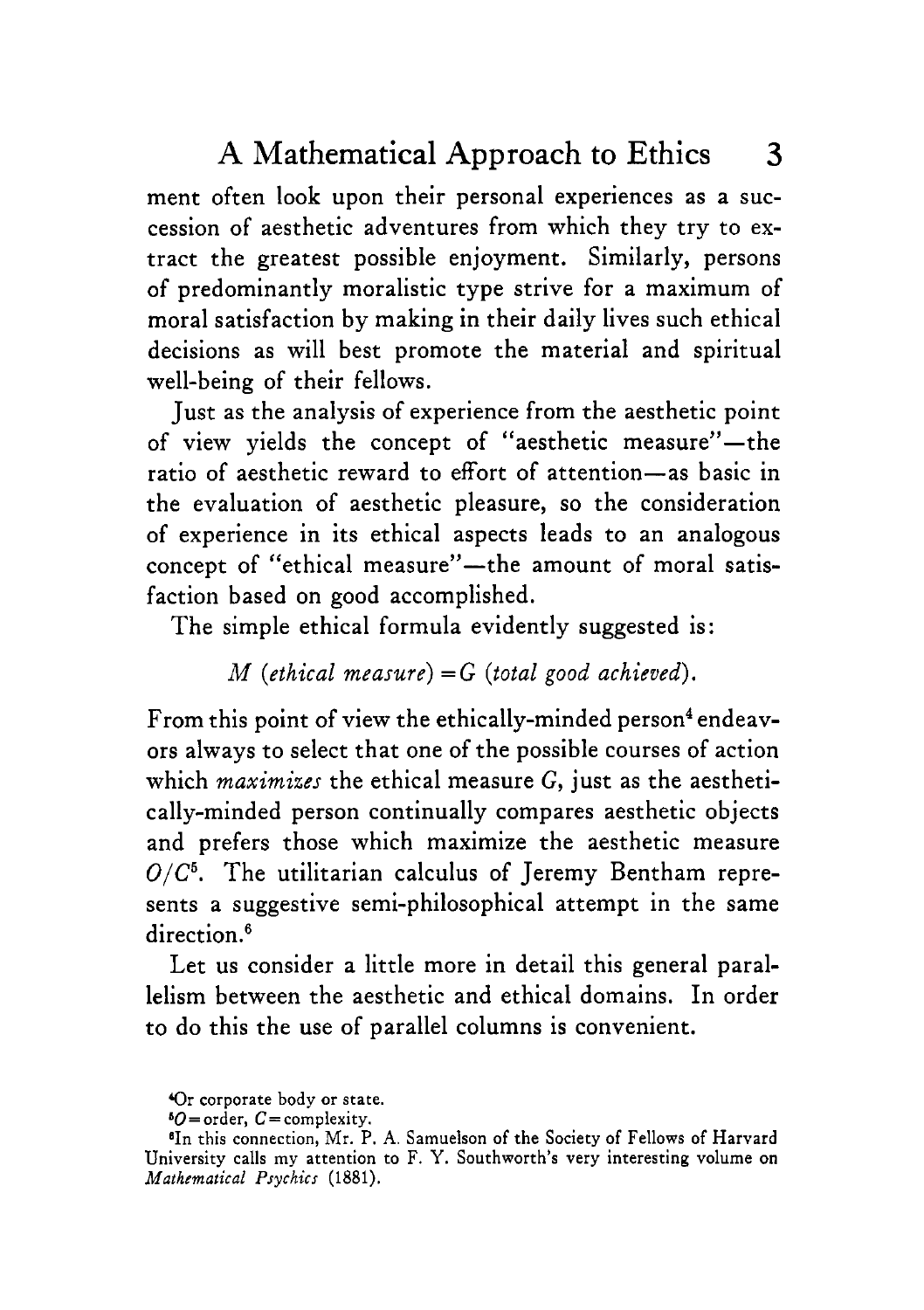#### *Aesthetics*

Some of the principal aesthetic 'factors' are: (+, of positive type) repetition, similarity, contrast, balance, sequence, centers of interest or repose;  $(-, of)$ negative type) complexity, ambiguity, undue repetition, unnecessary imperfection. These factors enter into the terms 0 and *C* of the aesthetic formula,

#### $M = O/C$

The factors involved in the order  $O$  may be divided into formal and connotative elements of order, while the complexity *C* is formal. Only the formal type of elements in  $O$  admits of quantitative treatment.

In aesthetics, objects of a definite class are to be compared in regard to their relative aesthetic measures *M.* Such classes are of extraordinary variety. The theory of aesthetic measure is best exemplified by certain simple formal visual

#### *Ethics*

Some of the principal ethical 'factors' are: (+, of positive type) material good, sensuous enjoyment, happiness, intellectual and spiritual achievement;  $(-,$ of negative type) material waste and destruction, pain, sorrow, intellectual and spiritual deterioration. These enter into the term G of the ethical formula,

#### $M = G$

The factors involved in the good, G, may be divided into the material and the immaterial elements of the good. Only the material type of elements admits of quantitative treatment by the formula.

In ethics, each single definite problem is to be considered by itself, and the possible solutions are compared as to their ethical measures, *M.* These problems are also of extraordinary variety. The main interest in ethics is provided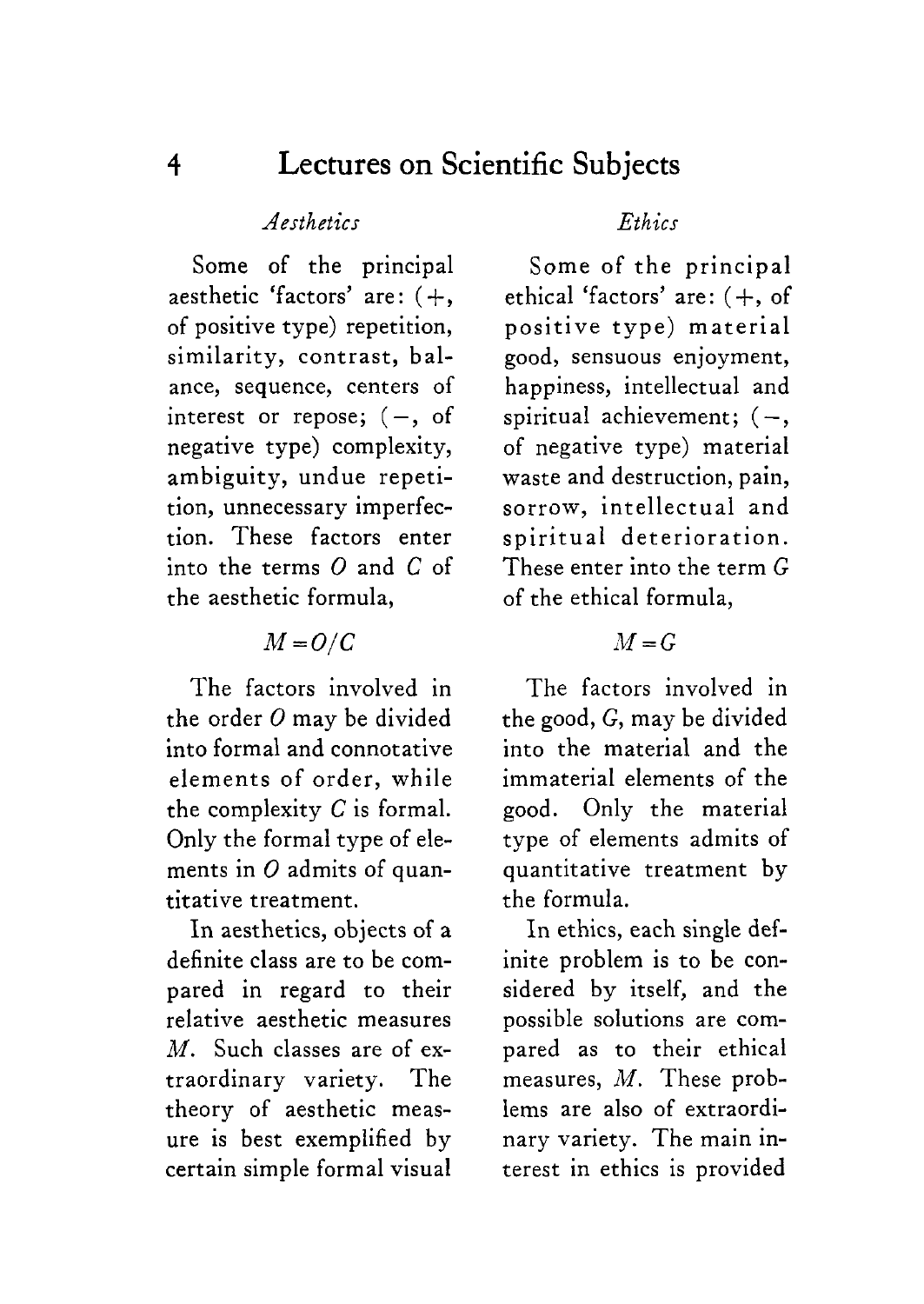and auditory fields, provided by art rather than by nature.

Artists, connoisseurs, and critics of all kinds are considered to be especially competent judges in their special aesthetic fields. But the aggregate opinion of ordinary lay observers plays a vital rôle.

Aesthetic tastes vary from one individual to another, and are relative to the period and culture concerned. Nevertheless there is a certain grand parallelism to be discerned, due to the presence of certain absolute elements of order, as, for instance, rhythm in music. Cultivated human beings are generally able to understand and appreciate aesthetic objects of all kinds and periods.

Finally, the main phases in the history of aesthetic ideas and literary criticism of special artistic forms can be concisely interpreted by use of the concept of aesthetic measure.

by problems arising in practice rather than by artificial problems.

Religious leaders, statesmen, judges, and the socially elect are regarded as the best judges in their several ethical fields. But the general intuitive opinion of mankind often has decisive weight.

Ethical values and ideals vary in a similar manner. Nevertheless, there are always to be found certain absolute elements of the good as, for instance, bravery and loyalty in their socially validated forms. Careful study of the development of such specific forms serves to explain them acceptably to men everywhere as varied manifestations of these absolute elements of the good.

Similarly, the main phases in the history of ethical ideas and of their many special social manifestations admit of concise interpretation through the concept of ethical measure.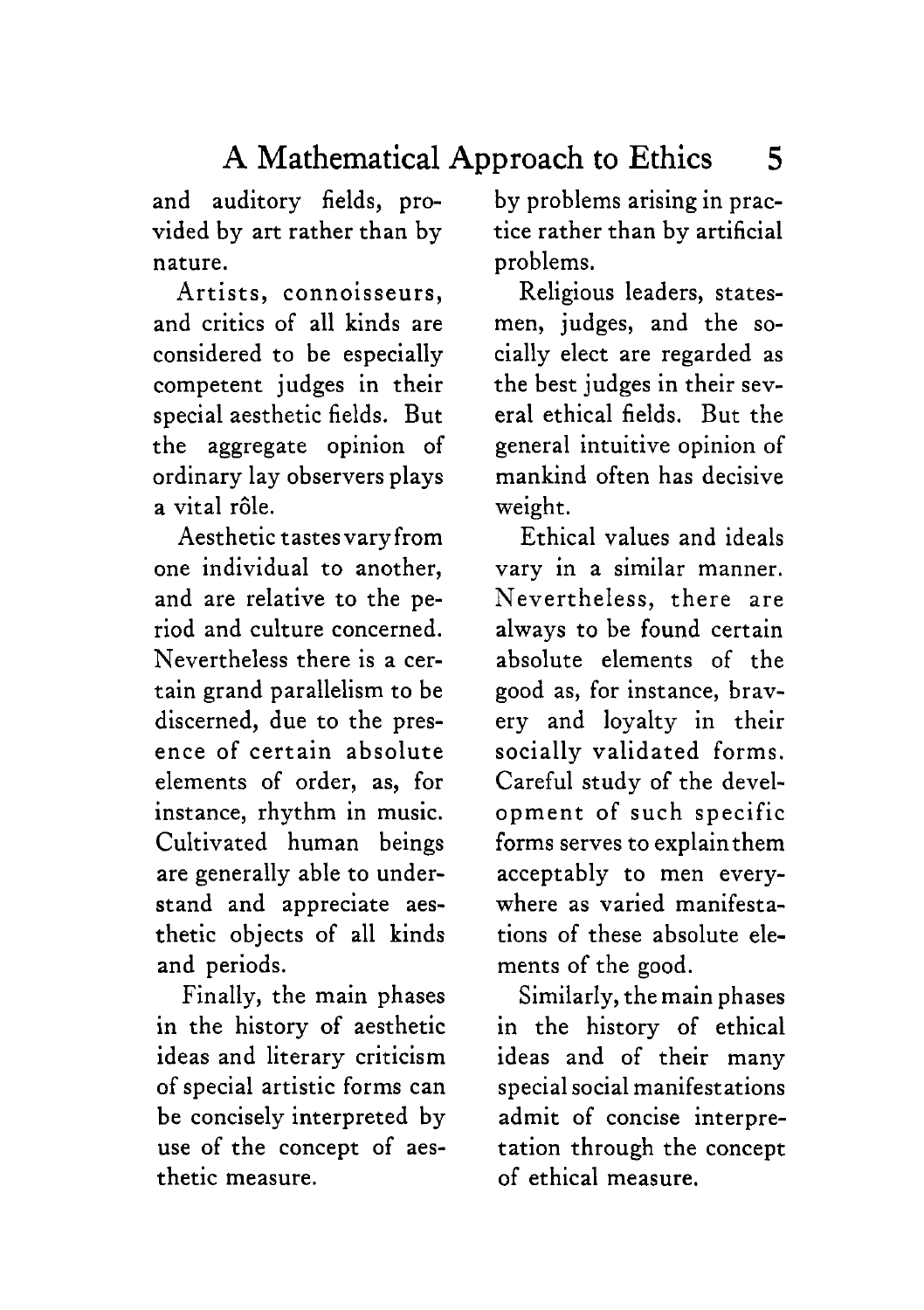Having called attention to this significant general parallelism between aesthetics and ethics, I propose to consider some specific problems which illustrate how the concept of ethical measure can be used. I make no apologies for the simple character of the ideas involved, since it is inevitable that the initial results obtained be rudimentary. **As** possibly suggestive in this connection, it may be recalled that the first classification of matter as solid, liquid, or gaseous provided a crude trifurcation of nature, which ultimately led to the mathematical theories of elasticity and hydrodynamics.

*Problem I.* **A** bus driver regularly takes passengers from the starting point  $A$  to their destinations along the main road from *A* to *M* and along certain side roads on one side of the main road. The majority of the passengers live along the main road, and the side roads are short. The driver wishes to be as accommodating as possible and to give all the passengers equal consideration. In what order should he take the passengers to their destinations ?



His decision is always to deliver the passengers in the natural order of going from *A* to *M* along the main road. To justify this decision he might argue as follows:

Suppose first that all the passengers on some trip wished to alight at points on the main route, as not infrequently was the case. If he took them to their destinations in other than the natural order, the series of passengers (as a series)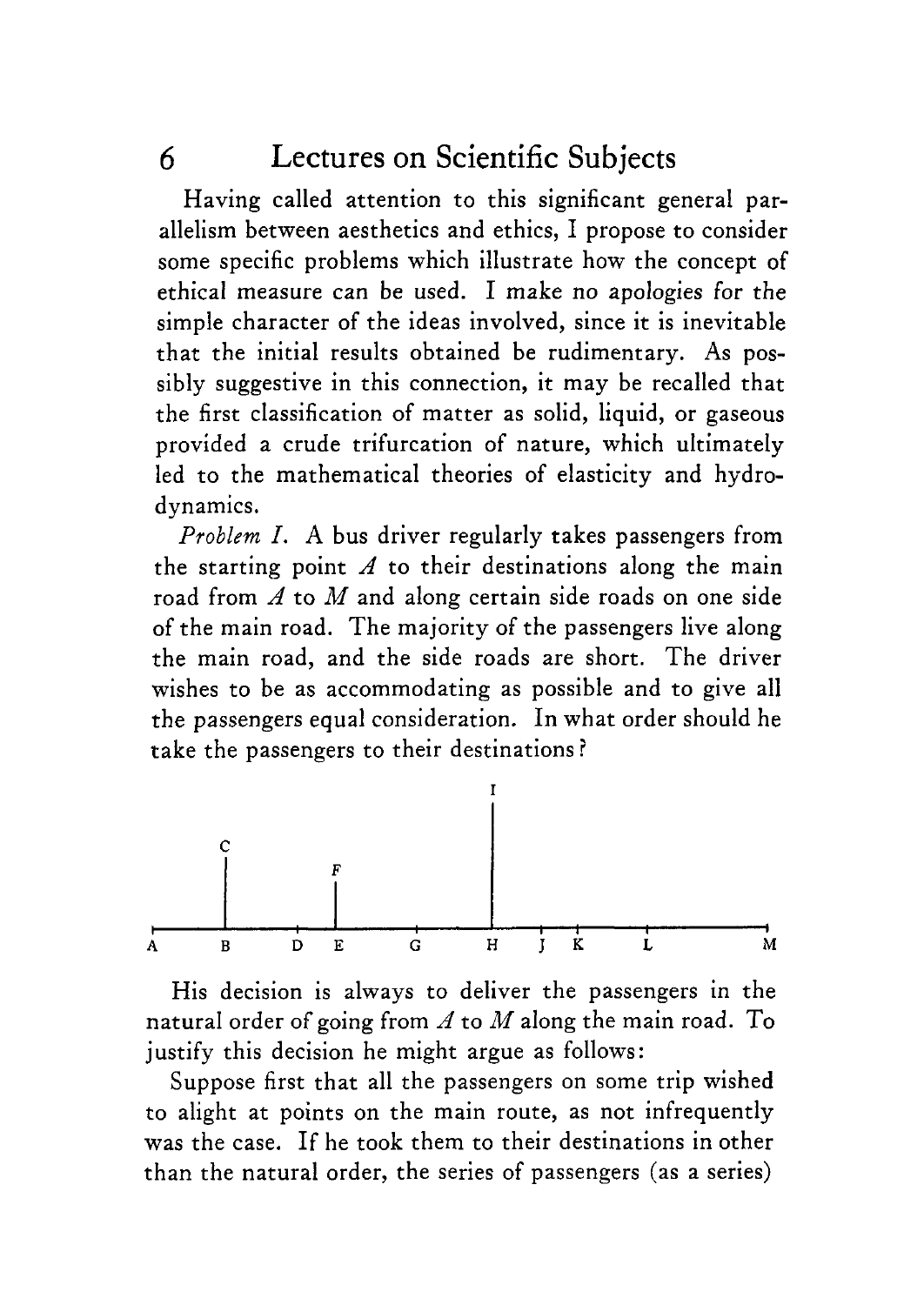would be less quickly delivered one by one than otherwise, i.e., the first passenger would alight later, the second passenger also, etc. Since all the passengers are to be treated as well as possible, this would be regarded as extremely objectionable by them. But in the event that some of the passengers wish to alight along the short side roads, the additional times required are very small and in the driver's judgment do not need to be considered. Hence he finds that the delivery of passengers should always be as stated.

Let us attempt to formalize this simple reasoning. The underlying good here, G, may be regarded here as negative  $(-)$ , if we reckon upon the unrealizable good of immediate delivery of the passengers as the neutral point (0) from which the reckoning starts. Thus we write

 $G = -$ (sum of all the trip-durations for the passengers).

The possible solutions to be considered are the various ways of taking the passengers to their destinations.

The two basic assumptions of the driver are almost but not entirely in agreement with this definition of G; they are: (1) the individual trip-durations along the main road are to be diminished as far as possible; (2) the trip-durations along the side roads need not be considered. On this basis his decision is obviously as stated and in general will maximize the good, G, as just defined.

However, there might occasionally arise situations in which this solution was not actually the best one by the formula written above. Suppose, for example, there were six passengers, one to be delivered at C, and five at *D,* with equal distances *AB, BC,* and *BD* (see the figure above). Clearly the 'best' solution in this exceptional case would be to deliver the five passengers at *D* along the main road, and then to return along the main road and deliver the remaining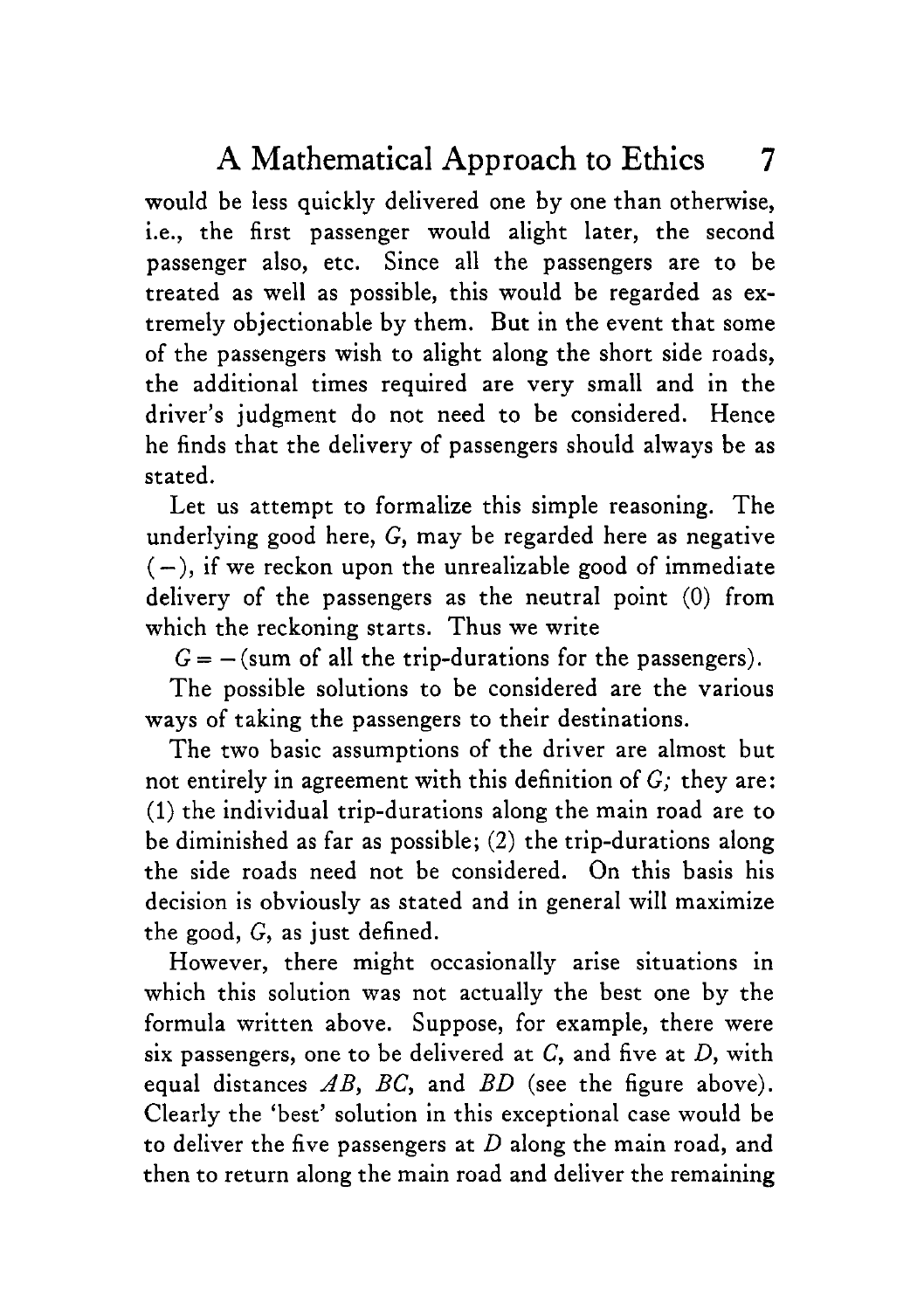passenger at **C.** In fact, if the driver follows his general rule, we have

$$
G=-22a,
$$

where *a* stands for the time required for the bus to go over any one of the equal distances, while if the driver were to deliver his passengers in the reverse order, we would have

$$
G=-14a,
$$

*so* that *Sa* units of time would be thereby saved to the passengers.

Nevertheless, the driver decides to deliver the passengers in the usual way. In doing so he goes directly against a perfectly natural postulate referred to above, namely, that if he can shorten (or in no case lengthen) the trip-durations of the successive passengers, he certainly should do so.

Obviously the naturalness and uniformity of the solution adopted by him operates as an important factor in its favor. For the rule of procedure chosen by the driver is readily understood by the passengers and any modification of it in the direction of increased complication might lead to dissatisfaction, especially because the time-schedules of the trip would become even more unpredictable.

*Thus we are led to realize that there are instances in which the simplicity and elegance of the solution of an ethical problem*  must itself be regarded as one of the imponderable elements of *the good which enter into G.* 

There is a kind of counterpart to this phenomenon in the aesthetic field: Apparently the intuitive aesthetic judgment tends through an inner necessity to prefer formally simple elements of order in the aesthetic object.

It would be easy to propose other allied problems in this field of the ethics of procedure. In fact, the last two prob-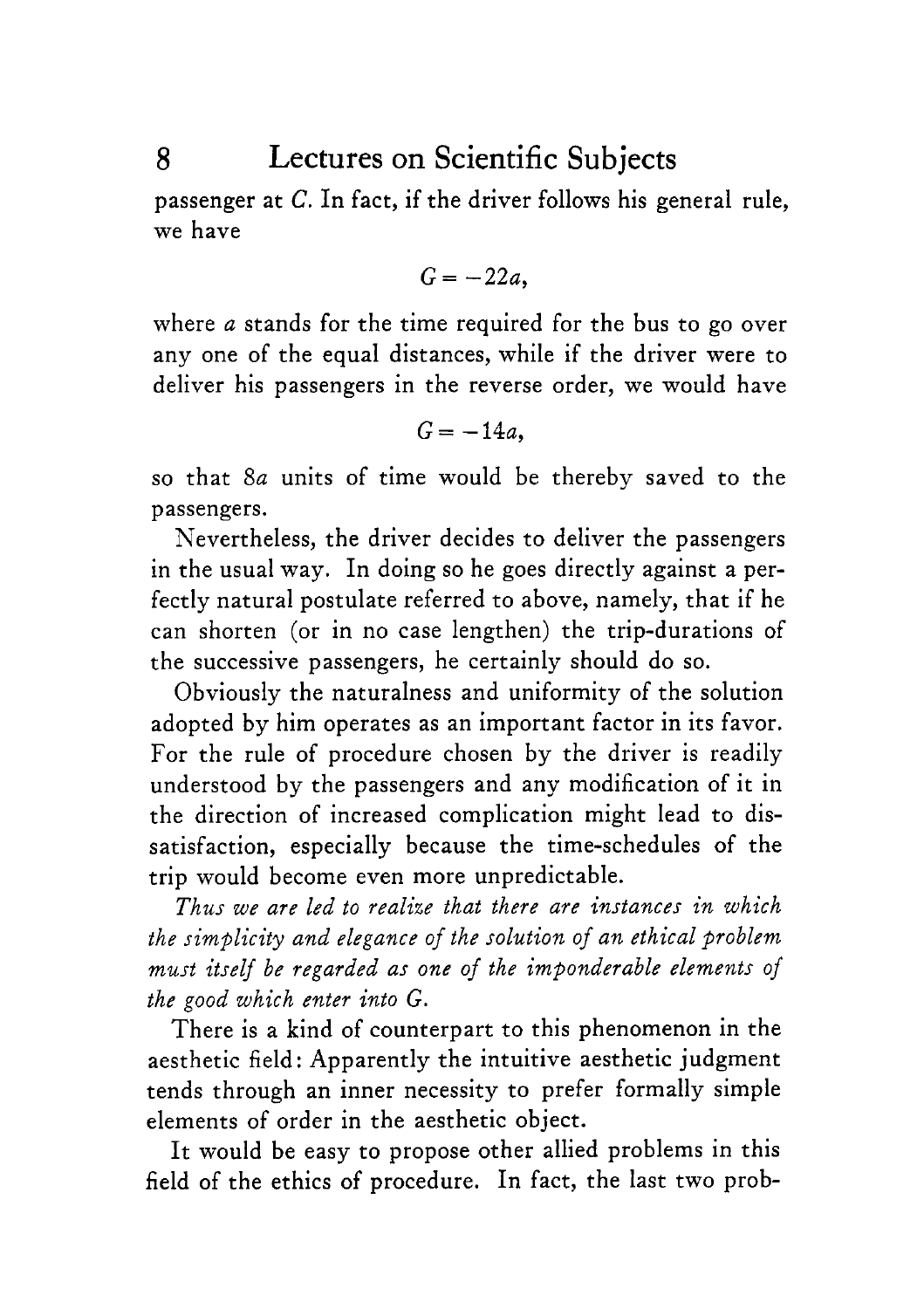lems here considered *(Y* and *VI),* dealing briefly with the proportionate representation of the states in the House of Representatives and with the question of preferential balloting, are both clearly of the procedural type. All such problems are characterized by the fact that they involve the determination of the most equitable procedure by an agent to whom the choice of procedure is personally indifferent, while the good, G, in question is a material good.

Our second problem is intended to present a very different type of ethical situation which is of high significance, and which involves both material and immaterial elements of the good. Though presented in a specialized form, I believe that the problem selected embodies a situation characteristic of critical moments in the lives of many human beingsmoments when the choice must be made between material good with attendant failure in loyalty, on the one hand, or the sacrifice of this material gain with preservation of loyalty, on the other. **As** has been indicated previously, a complete quantitative treatment cannot be hoped for in such a problem.

*Problem 11.* One or the other of two friends of long standing, *A* and *B,* is to be advanced to an opening in the organization in which they hold positions of the same rank. *A* happens to learn that the actual selection will hinge upon the judgment of a certain person *L* belonging to the same organization. Ought *A* to pass this information on to *B?* 

The answer of course is that in the circumstances stated *A* ought to inform his friend *B.* 

*A's* reasons for this decision might be formalized as follows: The material goods  $g_A$  and  $g_B$  which will accrue to him or to his friend through such an advancement are the same:  $g_A = g_B = g$ . If *A* informs *B*, the immaterial good of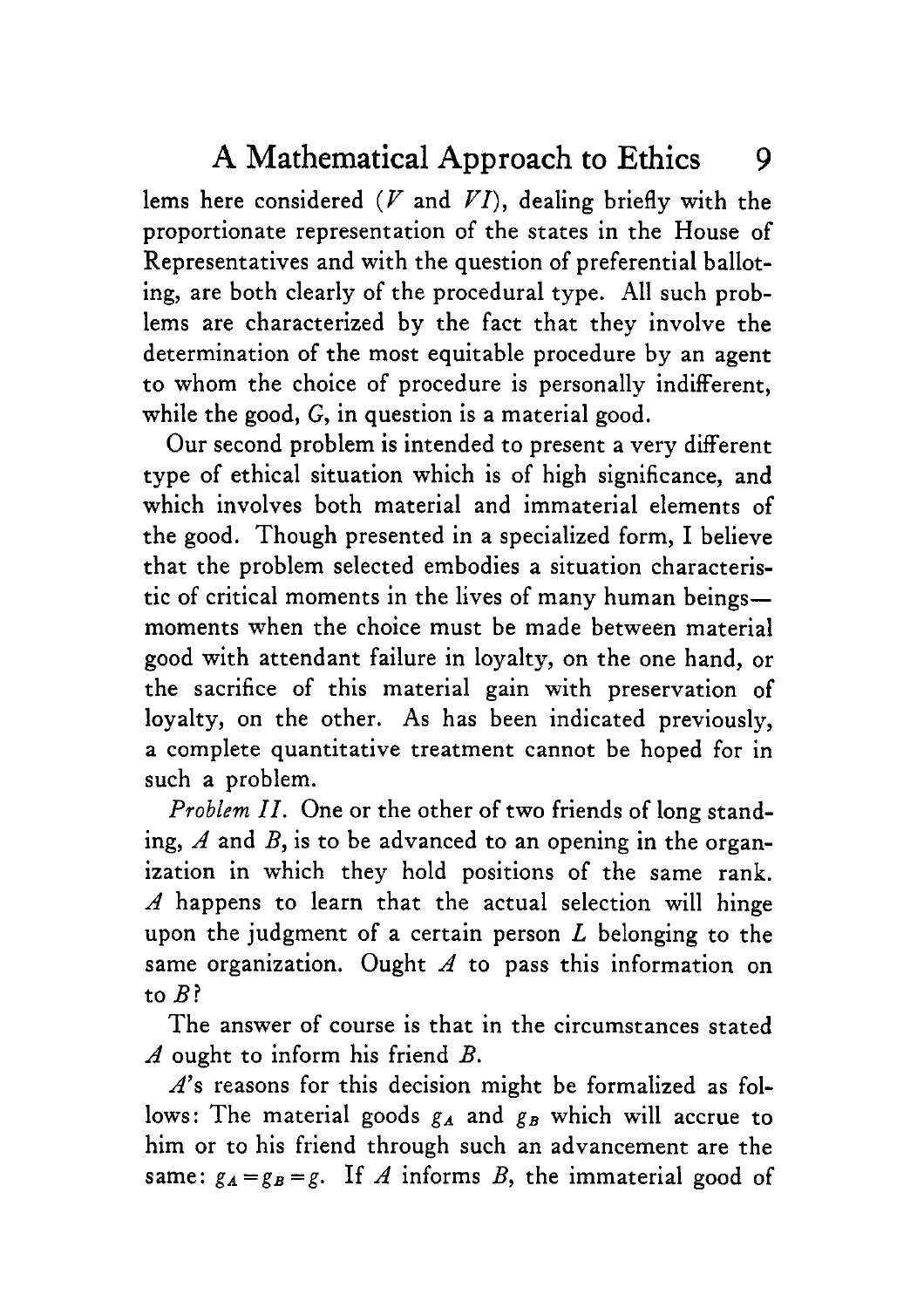his friendship, f, with *A* is retained. Therefore, we have simply

$$
M = g.
$$

On the other hand, if *A* does not tell *B* what he has learned, the friendship between them is destroyed, even if *B* never learns of *A's* unfriendly act; and so we have

$$
M = g - f.
$$

Since g exceeds  $g-f$ , *A* ought to tell *B*, although he realizes that by doing so he gives up a definite personal advantage. In the above reckoning the unfavorable effect upon *A's*  character of not informing *B* is intentionally disregarded although it might really be the most important consideration of all.

 $A$ 's decision to pass on the information to  $B$  is here assumed to be made on the utilitarian basis. On a hedonistic basis, *A* might conclude that if he fails to inform *B,* then

$$
M = g - f,
$$

since he will be certain to win *L's* special favor, whereas, in the contrary case,

$$
M=\frac{g}{2},
$$

inasmuch **as** he would then only have an equal chance with *B.* In this event, he would have to balance the prospect of material advancement against his friendship with *B.* 

Again, according to the extent that *A* believes himself inferior to *B,* he will feel that his chances are lessened by telling *B*. If *A* is a loyal friend, however, he will not be moved from his decision by such thoughts.

The basic hypothesis has been made here that the information about *L* is of legitimate practical advantage to *A*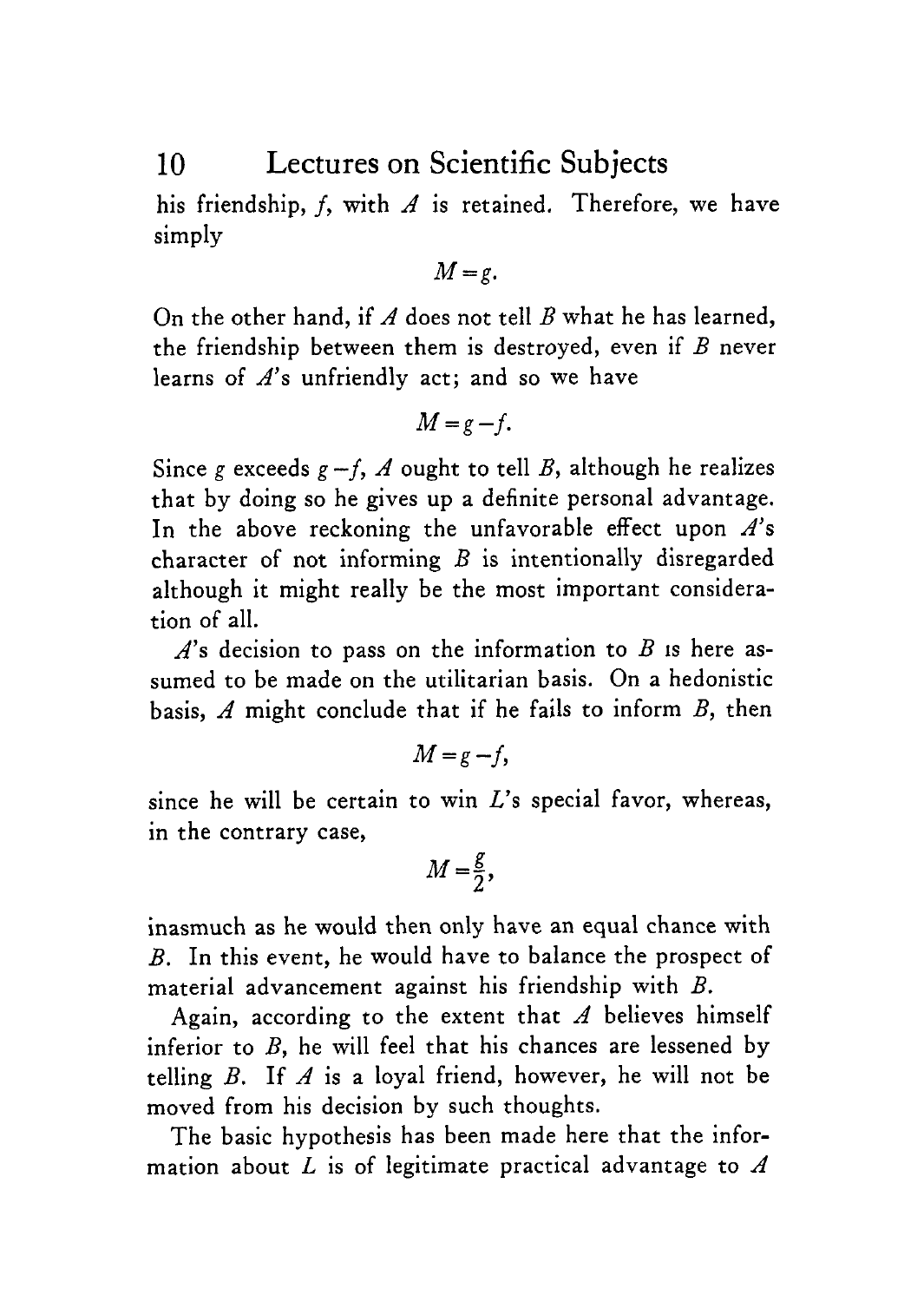and *B.* It is also assumed that the friendship between *A*  and *B* is a sincere one, founded upon mutual esteem. For clearly if there were no real friendship, *A* would not be under any obligation to inform *B,* any more than he would consider it an obligation on *B's* part to tell him. Of course if *A* believes that *B* would not tell him if circumstances were reversed, or that *B* would employ unfair or unscrupulous tactics to gain *L's* favor, the bond of friendship between them is already weak; and so the situation would not be the one envisaged in the problem under consideration.

A somewhat similar type of problem, also not infrequently exemplified in human experience, is the following :

*Problem III.* Two men, *A* and *B,* among six, *A, B,* C, *D, E, F* in control of a certain business, have orally agreed to exchange all relevant information before entering into any arrangement with the others. *A* and *B* do this in order to protect their interests in the business. *A* is approached confidentially by  $C$ ,  $D$ ,  $E$ , and  $F$ , and asked if he will concur in a vote giving him important special privileges which are to be withheld from *B.* Actually *A* does not feel he is entitled to these special privileges any more than *B* is. How ought *A* to act?

The ethical course for *A* to follow is clearly to refuse to connive with C, *D, E,* and *F.* He should further inform C, *D, E,* and *F* that in his opinion to do otherwise would not be fair to *B.* 

If *A* acts in this manner we may write

$$
M=0,
$$

meaning thereby that the *status quo ante* is not altered. If *A* consents to their proposal, we may write for *A* 

$$
M = g_A - f - e_B,
$$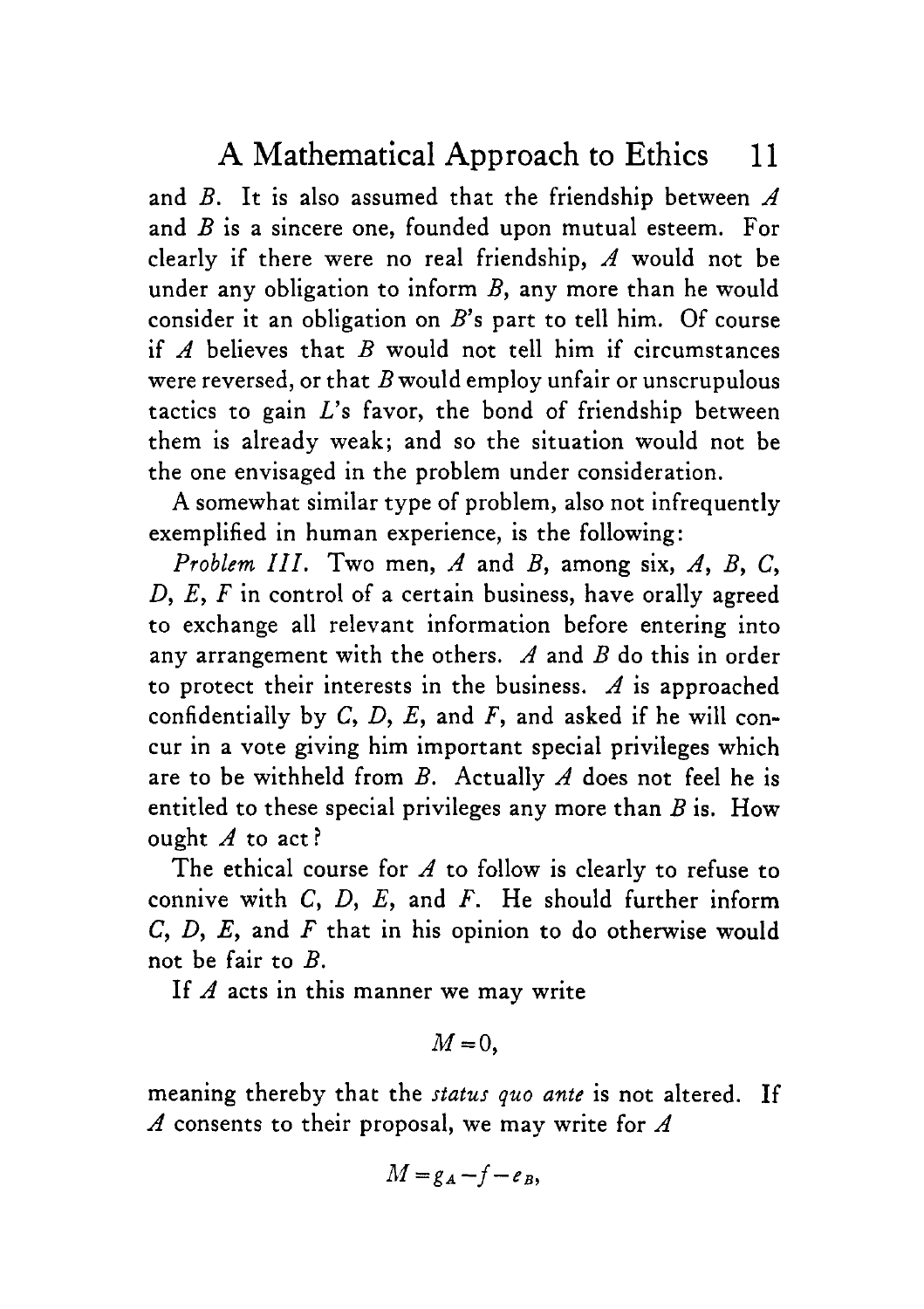meaning that *A* gains the privileges mentioned  $(g_A)$ , loses *B's* friendship *(f>,* and possibly incurs *B's* positive enmity  $(e_B)$ , fraught with danger to him-for instance, the enmity of *B* might lead to his loss of a valuable reputation for business integrity. Here we find in G two elements of mainly material nature  $(g_A, e_B)$  and one of immaterial nature  $(f)$ .

The two preceding problems have been taken from the field of social ethics. It is of interest that similar problems can be drawn from the field of international ethics. In the problem about to be stated there is no intention to parallel closely any actual problem. The intention is rather to suggest that there may exist somewhat analogous problems which admit of clarification when approached from the point of view of ethical measure.

*Problem IK* **As** the result of a war, *B* has lost **a** colony C to the nation *A.* This colony *C* has subsequently been given nearly complete independence by *A.* This action leaves C well satisfied with her status and favorably disposed towards *A.* However, *B* has an economic need for her former colony C, by reason of lack of raw materials which C had formerly supplied; and for this and other more political reasons, *B*  demands the cession of *C* back to her by *A.* How is *A* to reply to the demand ?

**A** reasonable analysis on *A's* part might be the following: *A* concludes that to return the colony *C* would not only be objectionable to *C* but extremely detrimental to *A's* international standing and prestige as a concession under duress. Furthermore, *A* feels that if she did agree to *B's* demand, other similar demands reinforced by further military threats would soon follow. Thus *A* (and C) might write in the event of return of *C* to B

$$
M = g_B - h_{A,C}
$$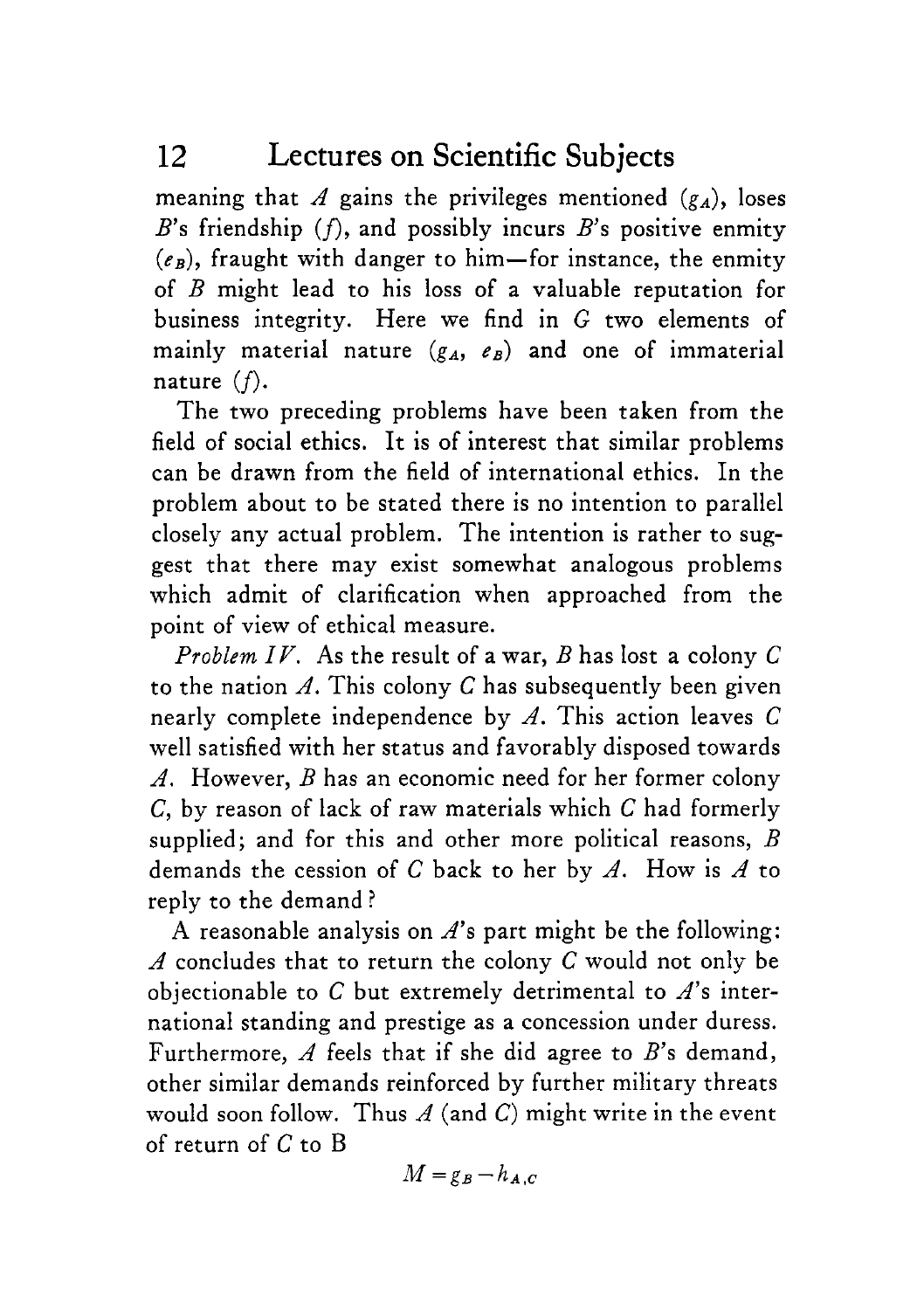(where  $g_B$ = material good to *B*;  $h_{A,C}$ = material and immaterial harm to  $A$  and  $C$ ) and, in the contrary case,

 $M = 0$ .

since there is no reason to believe that the prospect of ultimate war is effectively lessened. Hence *A* and C would have to balance *B's* good against their own harm; and so *A*  would almost certainly refuse to cede C back to *B.* 

From *B's* standpoint, however, the analysis in the case of cession would more correctly be

 $M = g_B + p$ ,

(where  $p = \text{good of peace}$ ), since *B* would not admit that *A* or *C* would suffer much economic loss thereby, nor that there could be enduring peace without cession; and *B's*  analysis in the contrary case would be

 $M = 0$ .

Thus the balance in favor of cession is  $g_B + p$  in *B*'s estimate, and at least  $h_{A,C}-g_{B}$  against cession in *A* and *C*'s estimate. Thus there is a very serious conflict of ethical judgment. Such a situation naturally raises the question of possible compromise.

*In this and similar cases of apparent conjict in ethical judgments the thorough exploration of all possibilities of compromise is absolutely essential.* 

The following is a suggestion of a possibility of such a compromise in this particular case: *A* notifies *B* and C that in recognition of *B's* economic needs and of her claims, she will henceforth not accept from her colony *C* any more favorable trade status than C accords to *B.* 

There is then the possibility that despite *A's* refusal of *B's* demand for the return of *C* to her, *B* can recover a sub-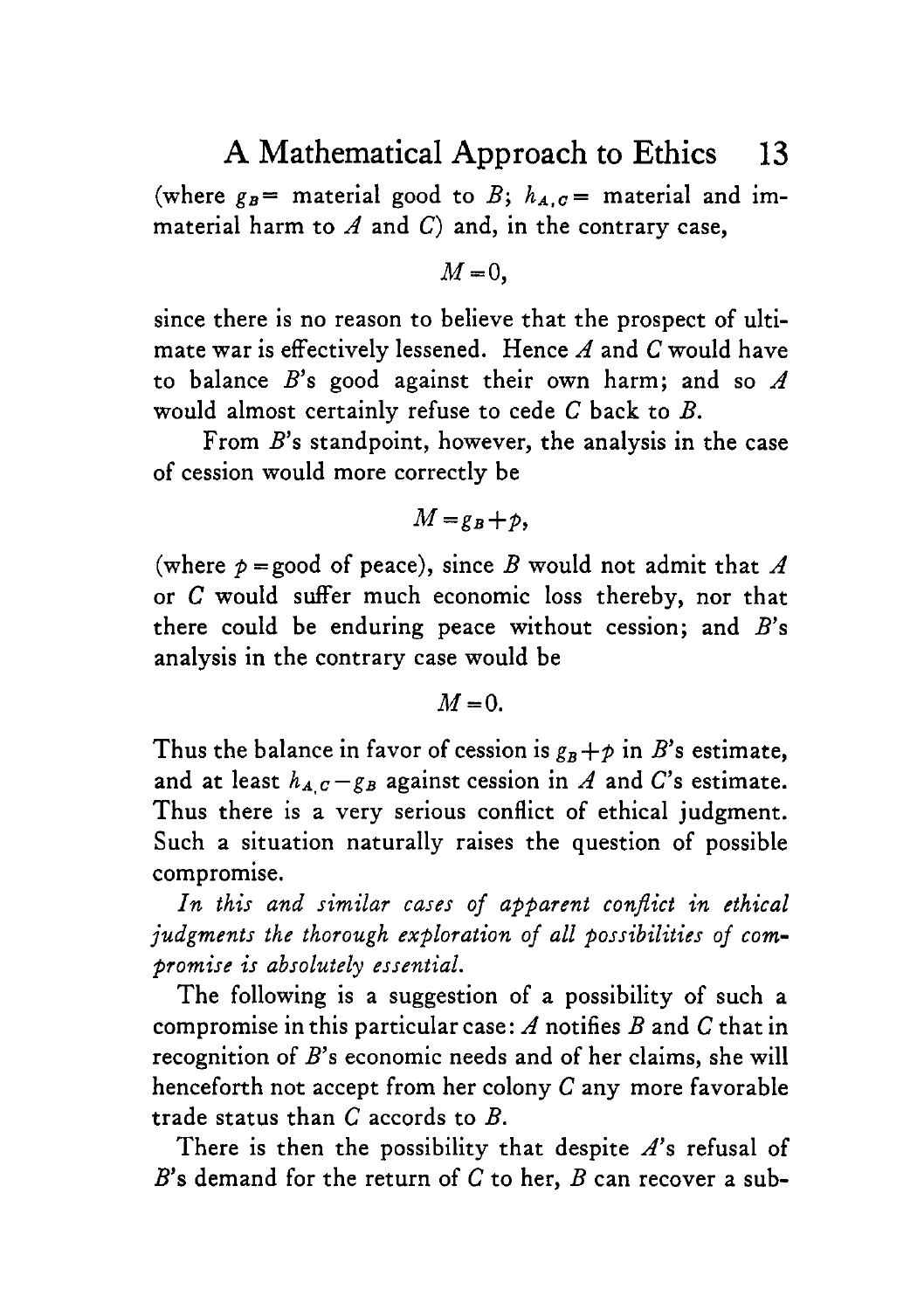stantial portion of her former trade with *C.* Thus one might write, in behalf of all the three parties *A, B,* and C, a formula such as

$$
M=\tfrac{1}{2}g_B-\tfrac{1}{4}g_A+\tfrac{1}{2}p,
$$

in the event of such a compromise, as against  $M=0$  if the *status quo ante* is preserved. The sole loss for *A* would be loss of an estimated quarter of *B*'s trade with her  $(\frac{1}{4}g_A)$ ; *B* would recover an estimated half of her former trade with  $C$  ( $\frac{1}{2}g_B$ ) without loss to *C*; and it might be that the resultant improvement in the friendliness of relations between *A* and *B*  would increase the likelihood of a permanent peace and so slow down the expensive armament race between *A* and *B*   $(\frac{1}{2}\phi)$ .

The question of compromise is extremely important in many ethical problems. Is it reasonable to suppose that such compromises can generally be reached ? In this connection I recall a conversation with Dean Roscoe Pound and Count Korzybski some years ago. Count Korzybski had expressed the opinion that many conflicts of points of view had their origin mainly in misunderstandings as to the meaning of terms, so that the conflict would disappear as soon as these meanings were agreed upon. I replied that in many disputes the situation resembled rather that arising between two boys contending for a single piece of pie; and Dean Pound was inclined to agree with me. In the tragic condition of the world today, the suggestion might be made that if the division of the single piece of pie into two equal pieces were made (a reasonable compromise), both boys could be induced to accept their portion!

Our last two problems, like the first, fall in the field of ethical procedure, and are interesting in showing that *a*  certain amount of technical mathematical consideration may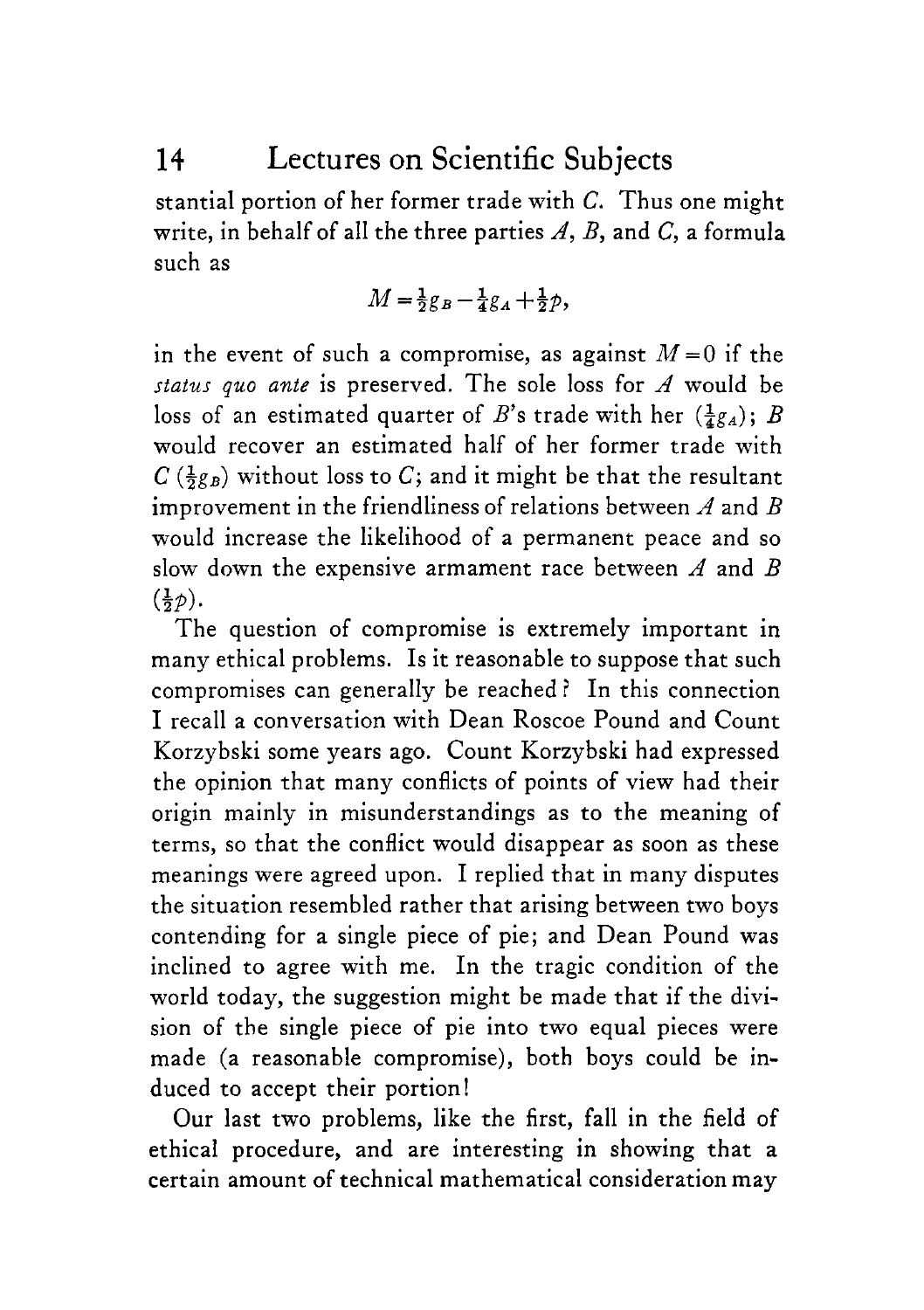be necessary. The first of these is that of the equitable apportionment of Representatives in our Congress to the several states in accordance with the constitutional provision to that effect:

*Problem Y.'* The set of states is to elect biennially an assigned total number of Representatives to Congress, at least one from each state; and, in accordance with the Constitution of the United States, the numbers of Representatives allotted to the several states are to be as nearly proportional as possible to the populations of the respective states. What is the best method of the apportionment of Representatives to the various states ?

It is first of all to be observed that various intuitively reasonable postulates may be formulated, such as, for instance, the two following: Of two unequal states *A* and *B,*  the one with greater population should have at least as many Representatives as the other; every state should receive at least the integral part of the exact (fractional) number which it is ideally entitled to.

These two postulates were satisfied by the former Vinton method of apportionment which may be described as follows. The theoretical size of a congressional district (i.e., its population) is first calculated, and on this basis the exact number of Representatives (not in general an integer) for each state is determined. Each state then receives at least as many Representatives **as** the integral parts of these numbers; and one additional Representative is assigned to the states in the order of decreasing fractional parts of these numbers until the required number of congressional Representatives is reached. Thus, if there were three states with the calculated numbers **3.72,** 2.41, 1.87, with a correspond-

<sup>&#</sup>x27;For **the mathematical conclusions accepted below without analysis see** E. **V. Huntington's article "On the Method of Equal Proportions,"** *Trans. Amrr. Math.*   $Soc., pp., 85-110, vol. 30, (1930).$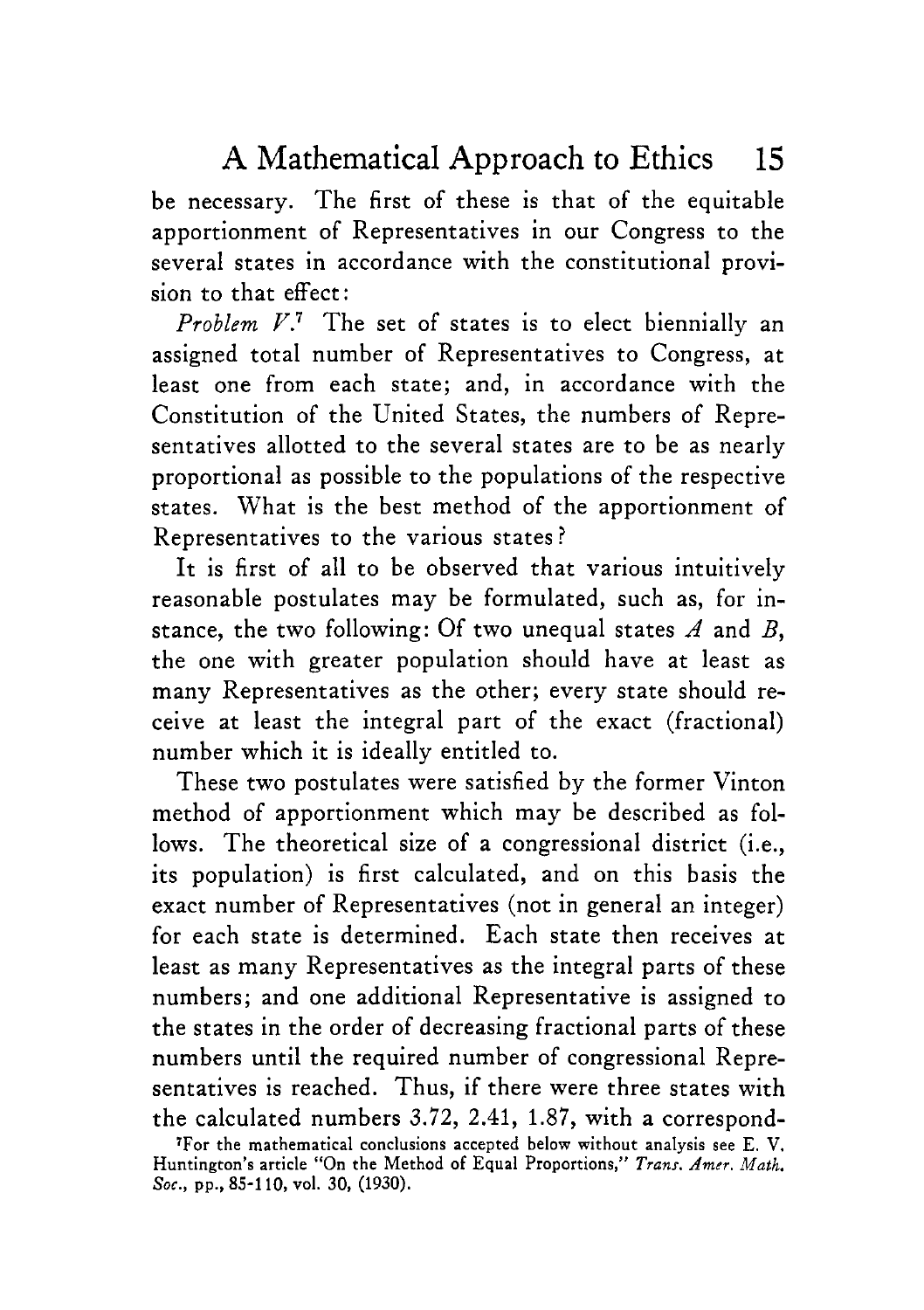ing total of eight Representatives, there would first be assigned respectively, 3, 2, and 1 Representatives, leaving two still to be assigned. These would then go to the third and first states with the larger fractional parts, *(.87* and .72 respectively) so that the final assignments by the Vinton method are **4,** 2, and **2** respectively.

It is significant that this very simple method was accepted until it led to the "Alabama paradox," exemplified when an increase in the total number of Representatives from 299 to 300 led to an actual decrease in Alabama's quota of Representatives! Here there was violated another very simple and natural postulate: If the assigned total of Representatives for all the states is increased, the assignment to each of them should certainly not be diminished. This outcome was manifestly unreasonable from the political point of view, and led to the use of Willcox's socalled "method of major fractions" instead of the Vinton method.

Willcox's method is very simple in statement and is at once seen to avoid the "Alabama paradox." It may be formulated as follows: Determine as before the number of Representatives for each state, and assign to each state the next lesser integral number if the fractional part is less than one-half, and the next greater if it exceeds one-half (i.e., is a *major fraction).* Then, at least if this rule yields the desired total number of Representatives, the assignment will be that designated by the Willcox method. If it does not do so, increase or decrease the (theoretical) size of a "congressional district" until the correct total number is secured. This allocation of Representatives will yield the proper result, according to the Willcox method.

More recently, Huntington has proposed his method of equal apportionment which not only avoids the Alabama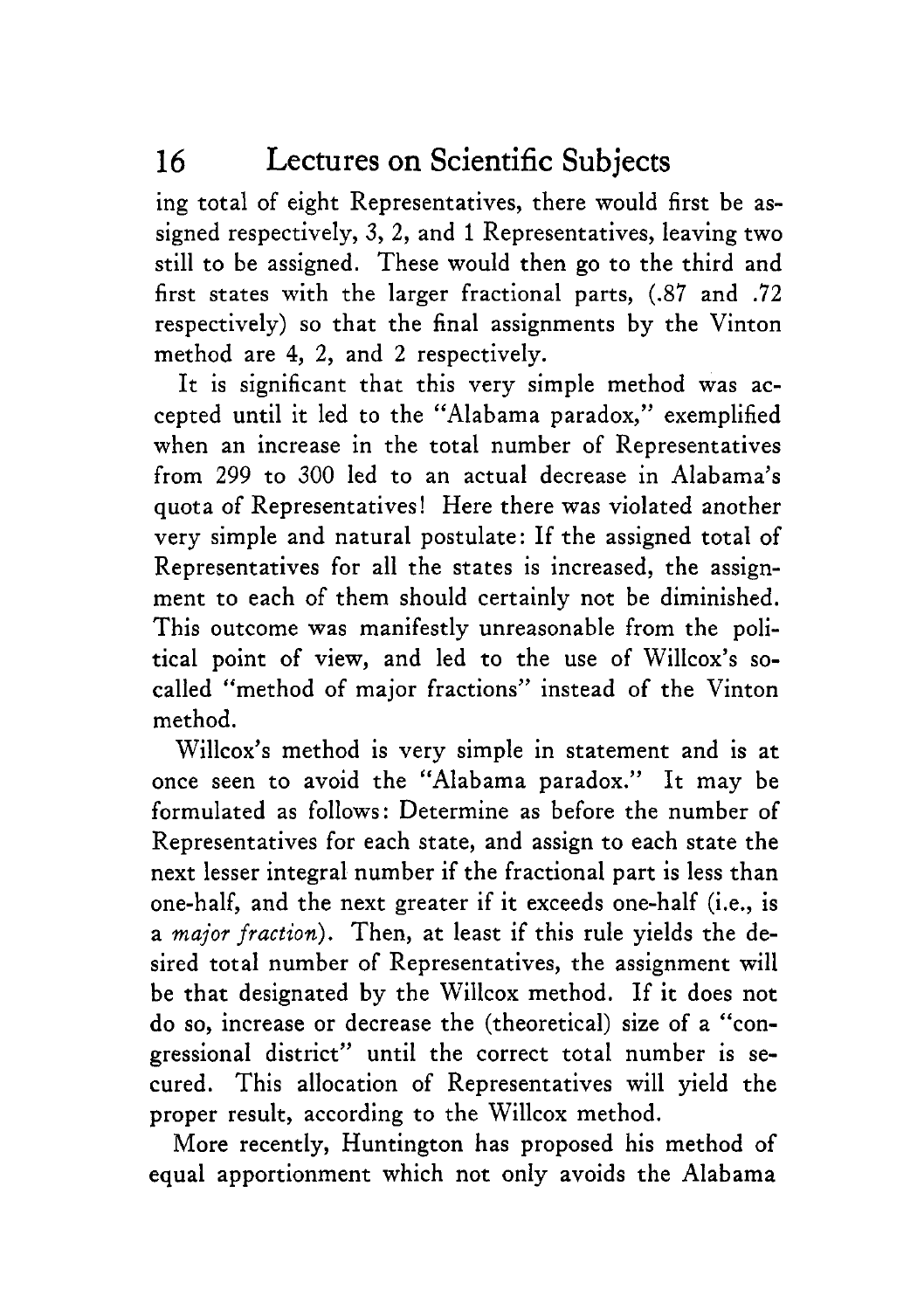paradox but has two additional formal advantages over the Willcox method: (1) it *automatically* assigns at least one Representative to every state, in accordance with the constitutional requirement, as the Willcox method may fail to do; (2) the Huntington method makes no distinction between the mathematically dual notions of "congressional district" and "individual share" while the Willcox method arbitrarily prefers the latter.\*

Thus here again considerations of simplicity and elegance enter in determining the relative merits of the two methods of apportionment.

In Willcox's method, from our standpoint of "ethical" measure, it is not hard to show that there is an underlying ethical measure for any two states

$$
M = -\left|\frac{C_1}{P_1} - \frac{C_2}{P_2}\right|
$$

where  $P_1$  and  $P_2$  are the populations of the two states, and  $C_1$  and  $C_2$  are the proposed numbers of congressional seats for these states. In the unnamed dual method we have similarly

$$
M = -\left|\frac{P_1}{C_1} - \frac{P_2}{C_2}\right|.
$$

The corresponding choice of *M* for Huntington's method of equal apportionment is

$$
M = -\left| \log \frac{P_1}{C_1} - \log \frac{P_2}{C_2} \right|.
$$

\*According to Huntington (Congressional Record, April **28, 1941)** the test of equal proportions is to be stated as follows: "A proposed transfer of a seat from one state to another state should be made when and only when the percentage inequality between the congressional districts in the two states is reduced by the transfer." The words "congressional districts" may be replaced by "individual shares" if **one so** desires, since Huntington's method of apportionment is self-dual.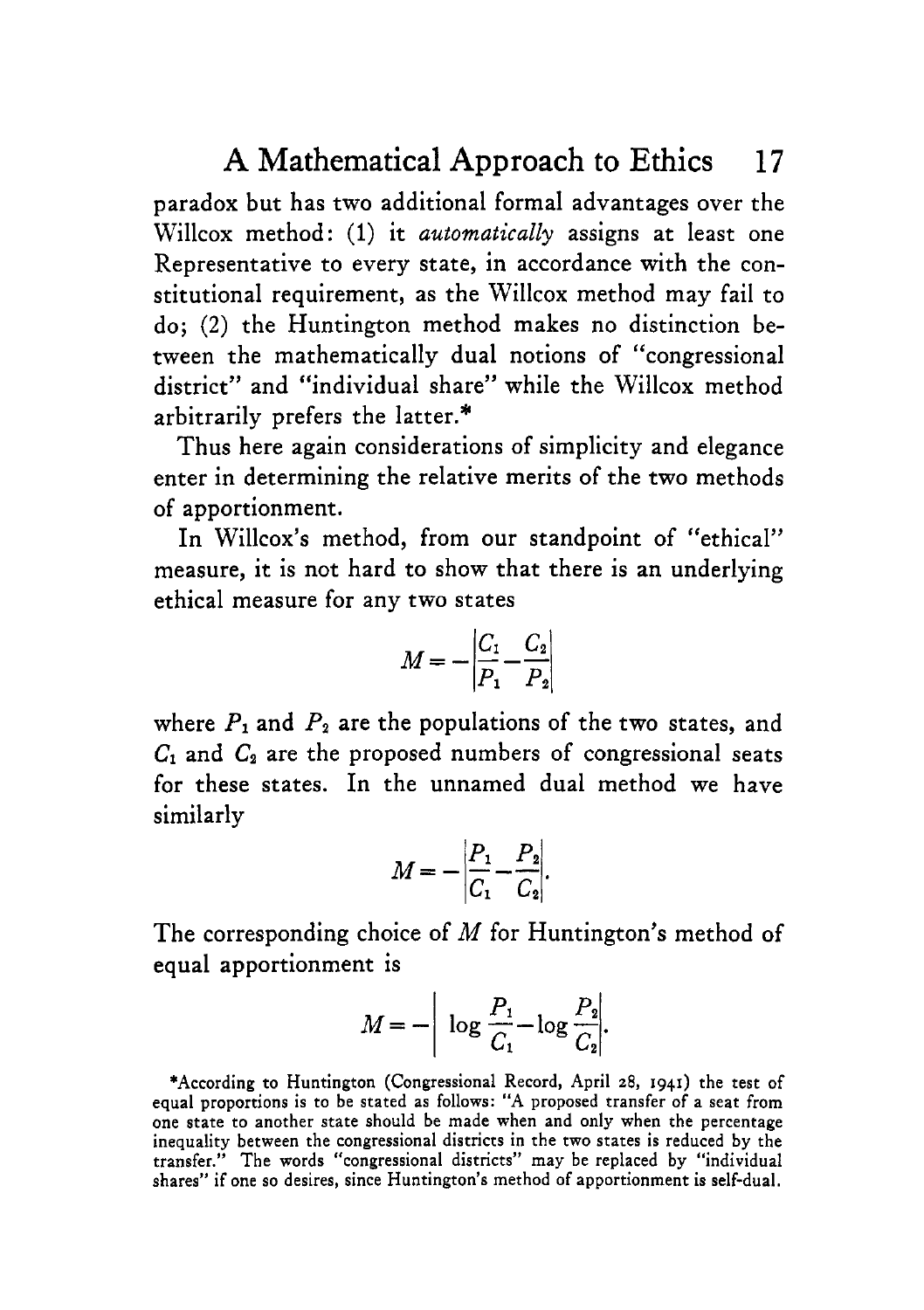All three methods fulfill the following further important and natural requirement: The assignment should be made in such wise that it cannot be improved between any pair of states by transferring a Representative from one state to the other.

The second postulate mentioned above as satisfied by the Vinton method is not satisfied by any of these three methods.

*It seems to be abundantly borne out in this and other examples that apparently justifiable postulates are often mutually contradictory,* so *that a choice has to be made between them.* 

Two further remarks of general import may well be made. If the populations of the states were to remain nearly fixed for long periods of time, injustices might be regularly inflicted upon certain of them, so that some further modification of the method of apportionment mentioned might become desirable. In the second place, from the standpoint of ethical measure, it would be of interest to investigate other possibilities. For example it might be our goal to minimize the largest injustice of underrepresentation for any state, then the next largest injustice for some other underrepresented state, etc., and we might ask what would then be the corresponding method of apportionment. Here we might adopt the specific measure of injustice suggested by the value of *M* given above for the method of equal apportionment of Huntington.

We turn now to a very brief consideration of our final problem of preferential balloting:

*Problem VI.* **A** group is required to elect one of a number of candidates to an office on the basis of the relative preferences of the group. How should the successful candidate **be**  determined from the ordering of names on the various ballots ?

Here, too, various natural postulates obviously apply, such,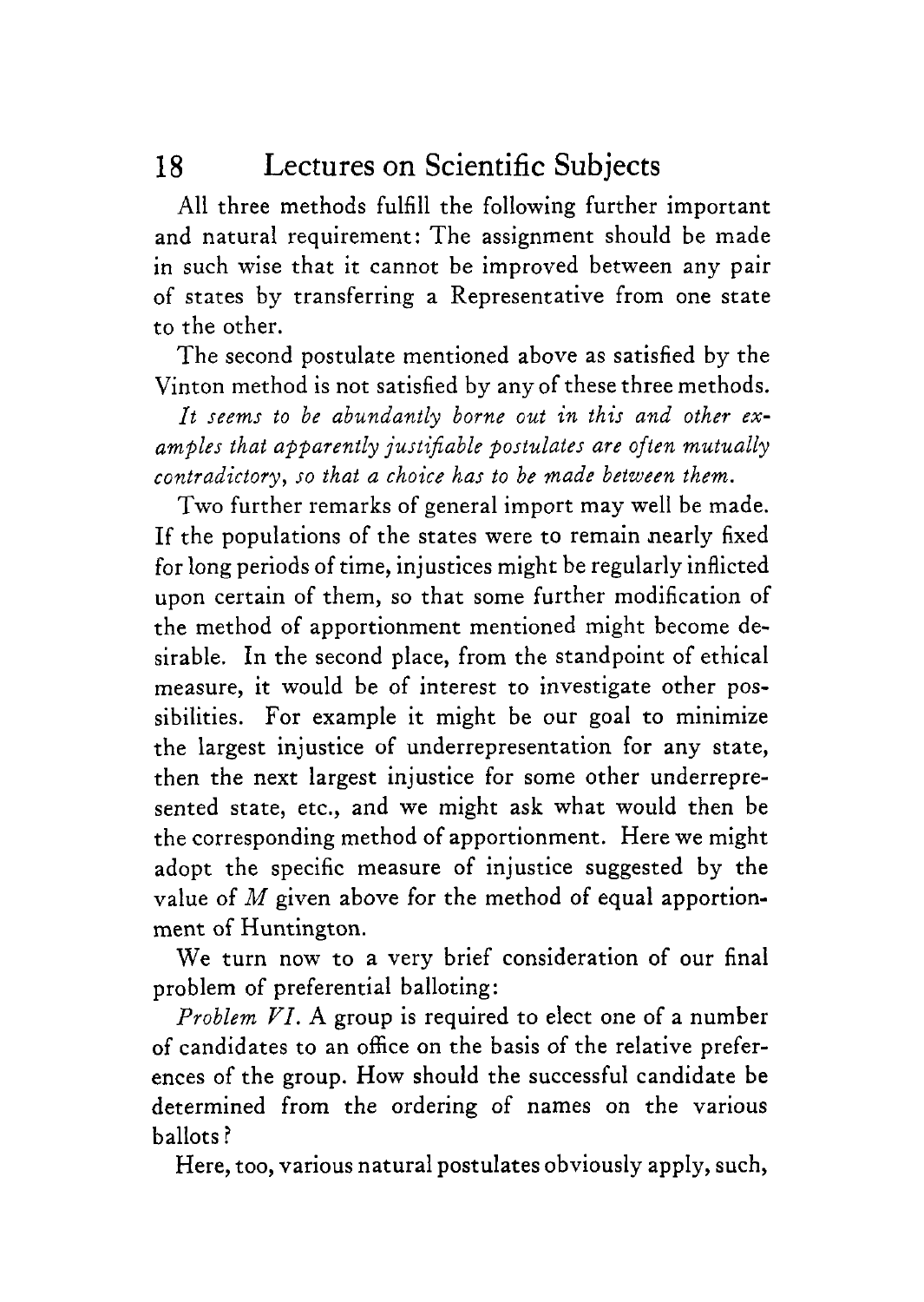for example, as the following: If one of the candidates, *A,*  is named in higher position than another, *B,* throughout (i.e.,  $A$  has more first positions, more first and second positions combined, etc.,) then *A* is to be chosen in preference to *B.* By the aid of this principle alone the choice is generally narrowed down to a few individuals.

The *simplest* rule of procedure perhaps is to rate the first position as 1, the second as **2,** etc., and to add the ratings for each candidate. The candidate with the least total is then taken to be elected'. In this case we may write for each candidate

 $M = k - (sum of positions obtained)$ ,

where *k* is the number of members in the voting group. Thus, if one of the *k* candidates receives all the first choices, we have  $M=0$ , the ideal case; otherwise M is negative and is smallest for the least sum of indices of position.

Another possible definition of *M* would be

 $M = 1 - \sqrt[k]{$  product of positions obtained.

These two methods would be related much as the arithmetic and geometric means are. However the first (usual) method has the advantage of being simpler to apply in practice.

It is clear that a politically-minded person could manipulate his ballot in favor of special candidates by not indicating his real preferences. However, such action would constitute a serious misuse of the preferential form of balloting.

This problem of preferential balloting has not been treated as thoroughly as it should be.

*In my judgment it would be a very constructive program for analytic ethics, to catalogue systematically variow signijcant* 

\*The case of a tie must be otherwise decided of course.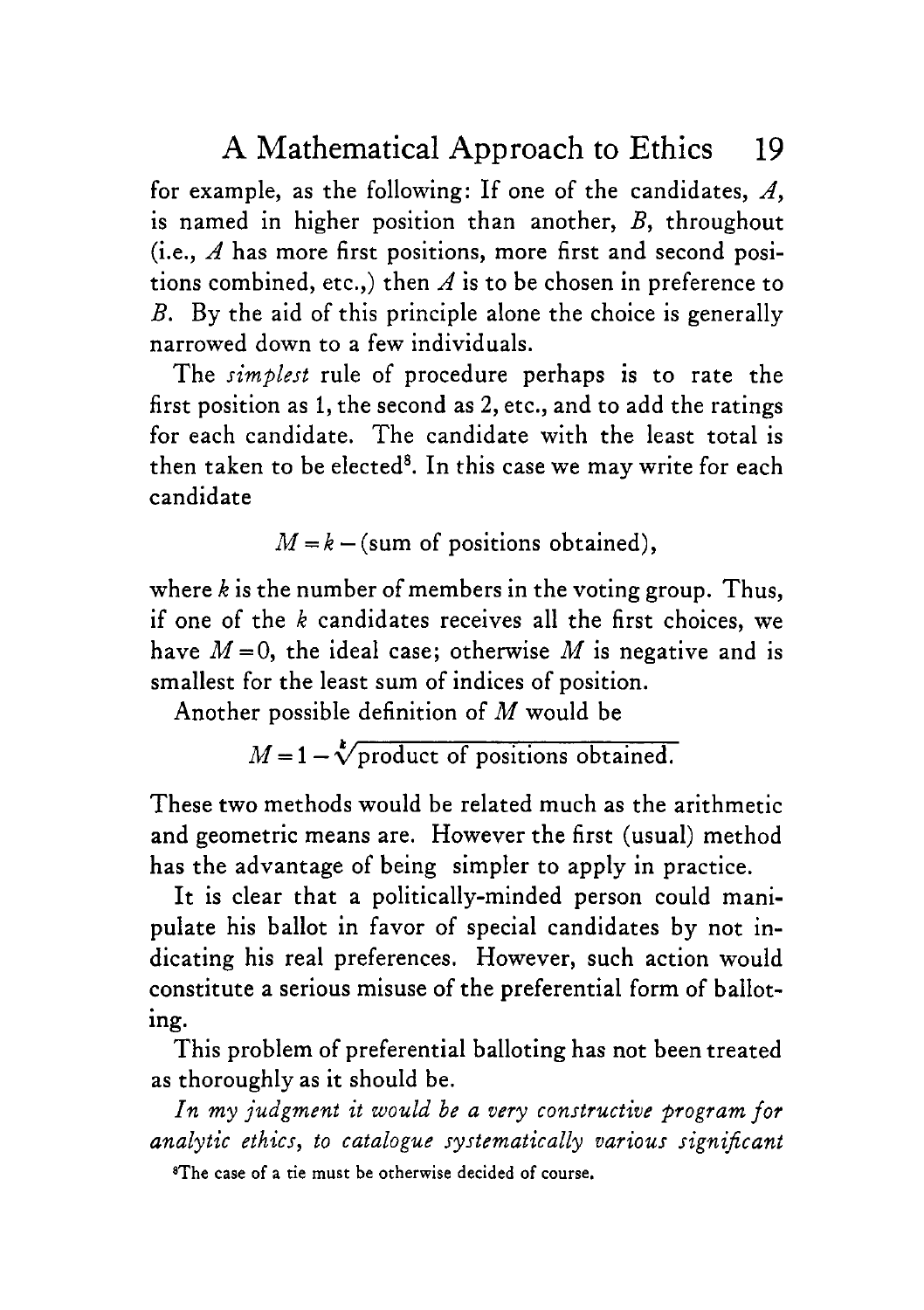*problems in the three fields of procedural ethics, social ethics, and international ethics, and to classify the main types* of *solutions on the basis* of *the formula for ethical measure.* 

This has been attempted to a very rudimentary extent in the six special problems above.

More specifically, social customs and systems of law and of religion contain a vast mass of ethical data, embodying the accepted ethical solutions of innumerable practical problems of analytic ethics; and the inductive method can generally be applied to treat new problems when they arise. In so far as these solutions are not purely empirical, they could be codified by means of the ethical formula. Such a codification would list and classify the very extensive variety of ethical intuitions (postulates), in part the cause of, and in part the result of, specific social interactions. There is little doubt of the basic rôle which the sentiments of love, goodwill, loyalty, and other feelings of sensuous, aesthetic, or intellectual type play in such intuitions. These provide a substratum of absolute elements, of which the specific manifestation depends on the particular culture and period concerned.

Another useful service of such a program might be to treat the extremely interesting history of ethical ideas by use of the same ethical formula. Thus the early Greek conception of ethical behavior as directed towards the attainment of the *summum bonum* is evidently in consonance with the ethical formula. The customary threefold division of ethical theories into those of hedonistic (or egoistic) type, of utilitarian (or universalistic) type, and of altruistic type is immediately explained in the same way; for if  $G<sub>I</sub>$  denotes the good of an individual and  $G_F$  the good of his fellows, then the three types of ethical theory correspond to the respective formulas :  $M = G_i$ ,  $M = G_i + G_i$ ,  $M = G_k$  respectively. It is hardly necessary to say that in promulgating a theory which is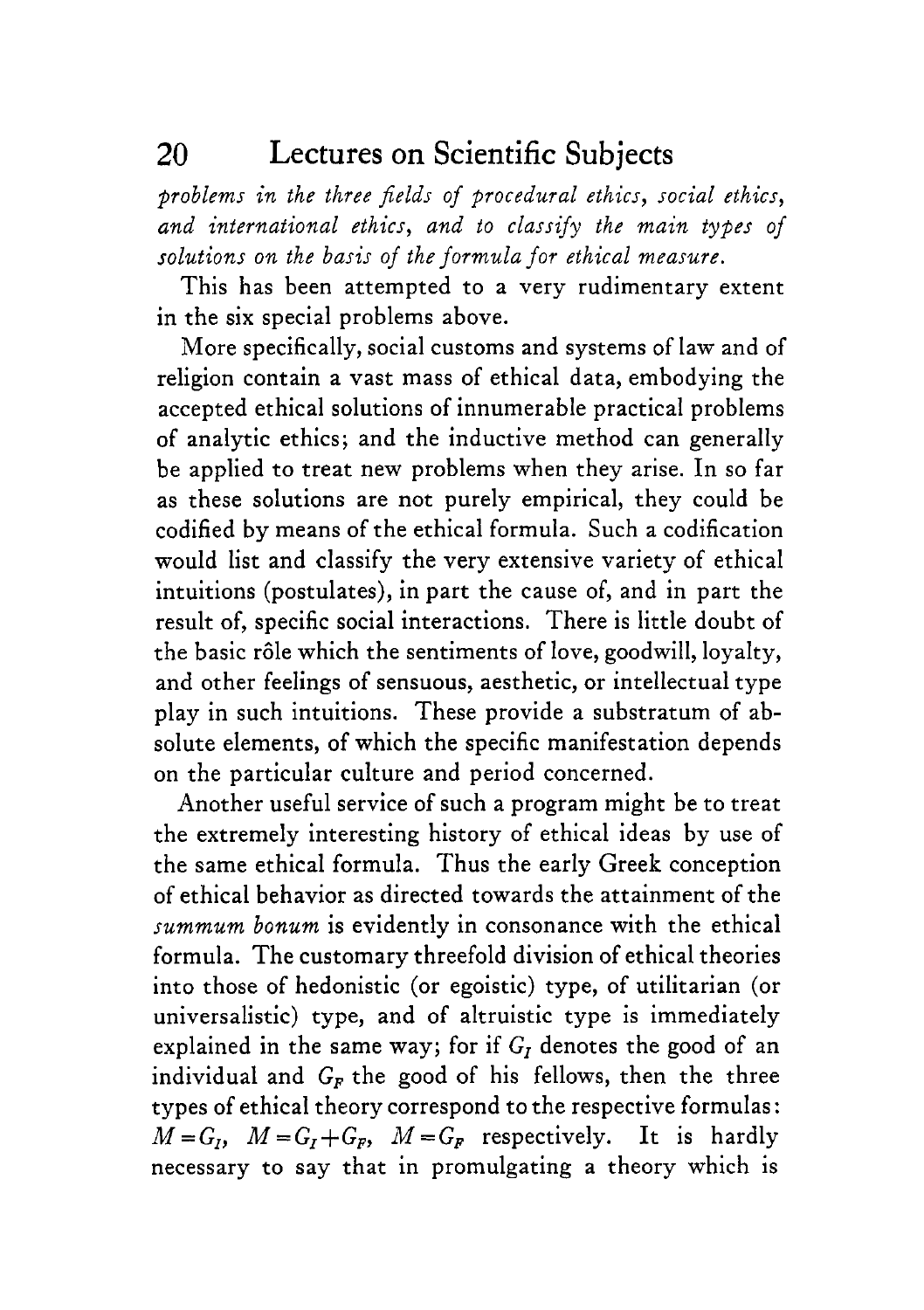(supposedly) of the first or last non-utilitarian type, it is frequently necessary to rob Peter to pay Paul!

Many ethical theorists have tended to take the good and the pleasurable as synonymous; thus, according to Bentham, pleasures differ quantitatively but not qualitatively. From our point of view, this is a necessary assumption if all the constituents of the good in  $G$  are looked upon as comparable quantities, as required by the ethical formula.

Some have regarded the striving for perfection as supremely important, thereby emphasizing the achievement of potential good as the final goal; this reaches far into the domain of the *qualitatioe* application of the ethical formula.

Still others, like Kant, insist upon the dominating rôle of the sense of duty as the "categorical imperative." This validates the innumerable ethical intuitions on which concrete decisions concerning the immaterial good must always depend. Through the sense of duty we feel that it is possible to distinguish clearly between right and wrong, independently of our particular backgrounds, although careful analysis reveals that this independence is by no means complete. In fact the formalization of such intuitions, combined with the use of the general ethical formula, leads to the analytic solution of ethical problems by means of reasoning-a point of view going back to Socrates, Plato, and Aristotle.

There is a further reason why the systematic codification of ethical notions might be of genuine service. Ordinary language provides a vast storehouse of convenient symbols, which (as has been recently emphasized) often bring together under one name a number of quite different entities. For example, we speak of "fatigue" with **a** good deal of certainty. But what is fatigue? There are specific conditions of fatigue of the muscles, of special nerves, etc; but what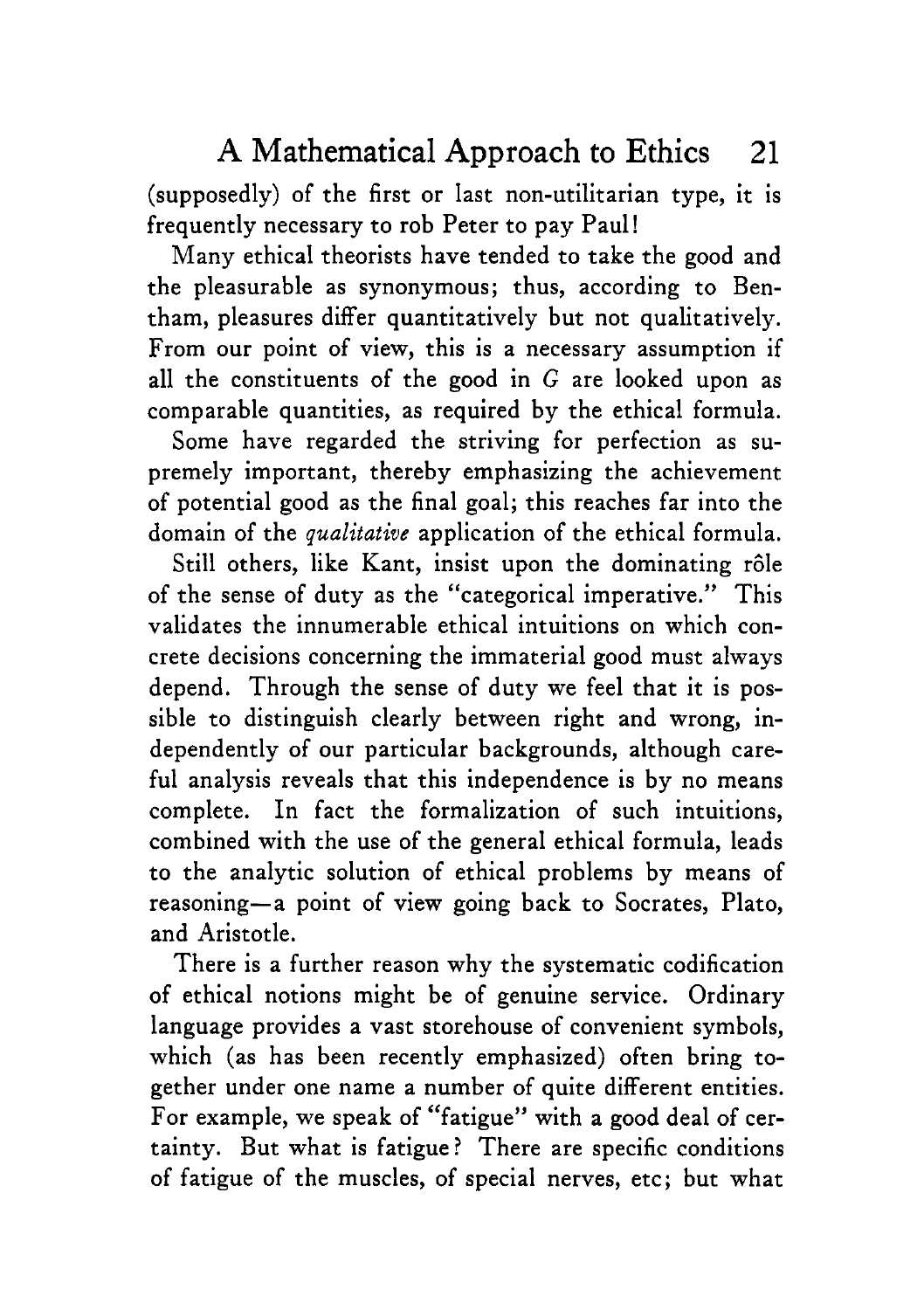have they in common? Careful experimentation, systematic analysis, and detailed classification are necessary for the proper elucidation of this question. This has indeed been accomplished recently by Professor L. J. Henderson and his colleagues in the Harvard Fatigue Laboratory; and the final upshot is that "fatigue" designates not one thing but many, grouped together largely because of intellectual convenience. Of course the notion of fatigue has no immediate ethical import.

Now many of the terms used constantly in ethical discussions have an even less definite meaning, and frequently provide a convenient emotional support for ethical or unethical action. Certain of these general terms, such as "wisdom" and "justice" seem to be mainly constructive in their effect, but others, like "racial superiority," for example, are positively destructive and dangerous, unless their various meanings have been made very specific. For instance, in speaking of racial superiority, which of the qualities listed below do we regard as really characteristic? Physical prowess and beauty; racial purity; descent from divine ancestors; intellectual capacity and achievement; aesthetic sensibility and artistic creativeness; unselfish idealism; unlimited devotion to the state; economic efficiency; military might; high potentiality of further development ? Evidently there are many consistent points of view as to what constitutes "racial superiority"; and so wherever the idea is used it needs to be properly defined and accurately applied in the selected sense.

Our thought here is akin to that of Korzybski, that when human beings realize that certain important general terms have a variety of distinct meanings, the effect of this realization is definitely prophylactic against misunderstanding, prejudice, and intolerance. If the clarification of such im-